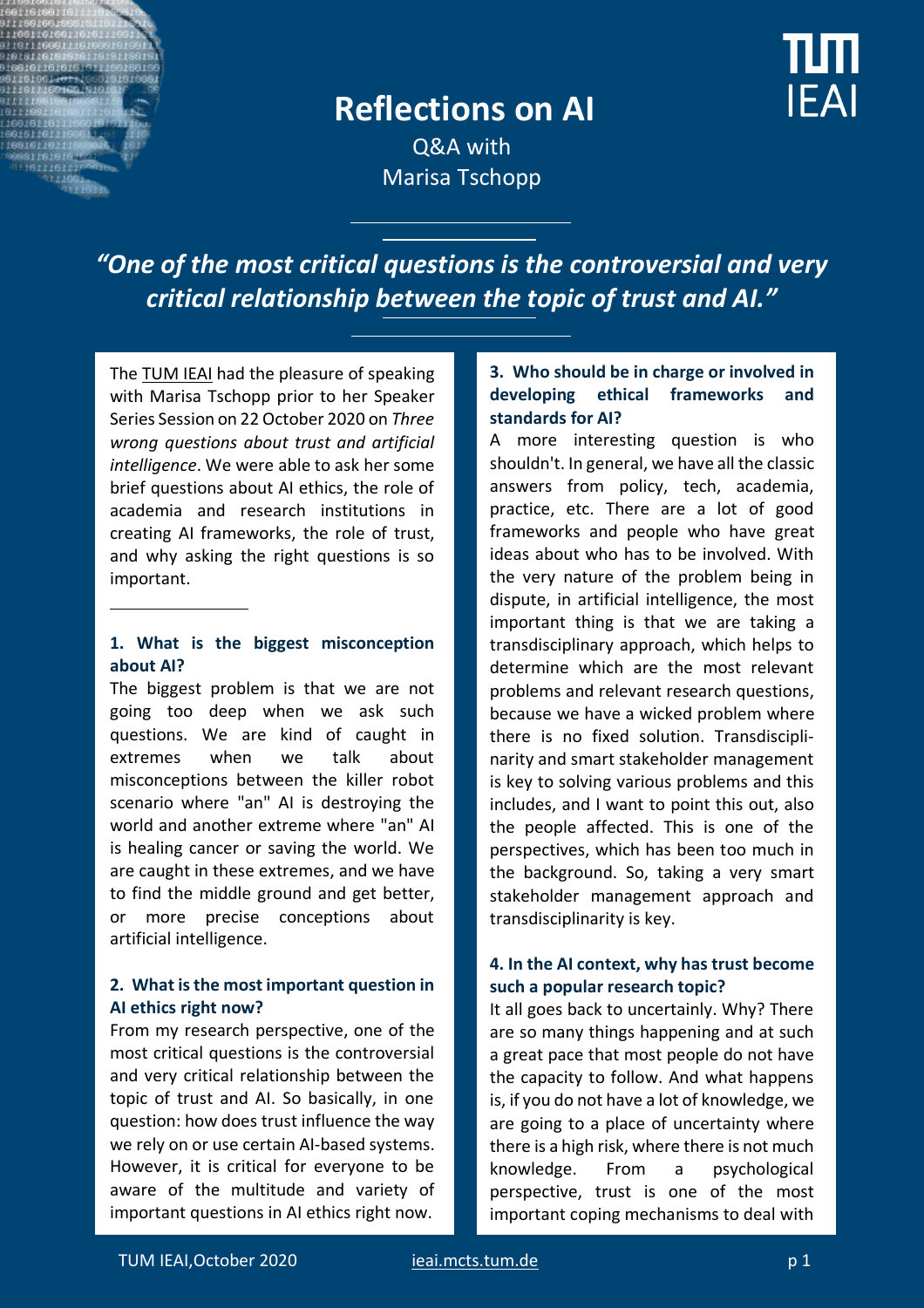

uncertainty. Otherwise, humans would go crazy. Without trust they could not work with each other; there would be no collaboration; we would not be able to invent rockets and go to the moon etc. The question we have to focus on is how we can build good, accountable and explainable AI. Trust is maybe even counterproductive. As Joanna Bryson for example says: nobody should ever trust AI and we should only build AI to make it accountable. Trust in the AI ethics context, is actually a very dangerous topic, and especially psychologists should be trained in ethics in this environment.

#### **5. What is the role of academia, research and other types of centers when it comes to the ethics and governance of AI?**

We must do a better job especially in teaching the next generation. We have started doing a lot of ethics courses for technology and computer science students. They are getting all these tech philosophy courses now. But psychologists should have that too. I haven't had that in my curriculum. Psychologists, for example, do a lot of research in the tech field, but they are missing the frameworks of the consequences. When psychologists do trust in technology research or trust in robots research, they often don't understand the consequences. They don't understand that their research will be used in a negative human-unfriendly way to manipulate people to use systems that are not good for them, for their health, their privacy and so on. I have seen this problem a lot, especially in our field, which actually has been quite surprising.

#### **6. In AI, why is asking the right questions so important?**

Take the trolley problem for example. Many people in the past three years have asked us if you are on the road with an automated vehicle, who would you have to kill, the child or the grandma? Or the question of man versus machine: who is better, who is smarter, who is going to overtake (whom)? Comparing humans and machines is just complete nonsense. All these questions lead mostly to fear and overblown expectations. These questions are just very unproductive. They don't help make better, deeper and more concrete discussions. They don't really elevate the field, our minds, and how we want to cope with these developments.

### **7. We often say that AI is changing or transforming our world. To what extent is AI changing us as humans?**

Obviously, we don't really know. We only know bits and pieces, but this is also more an opinion or my personal fear or concern. What scares me most is that these changes within us as humans are creeping in subconsciously, very subtly. If you take the example of Social Media, we are very concerned how these algorithms change our behavior, our attitudes, how they are built to foster radical opinions, radical groups. Take for example the leadership behavior. How does AI curate or support HR or financial decisions? How does it change our leadership behaviors and the way we make decisions? How does it influence our decision-making in the long term, but also in the short term? We don't know these things, and this has great consequences on the way we lead, on the way we build our organizations and on the way we develop. This is something that is racking our brain.